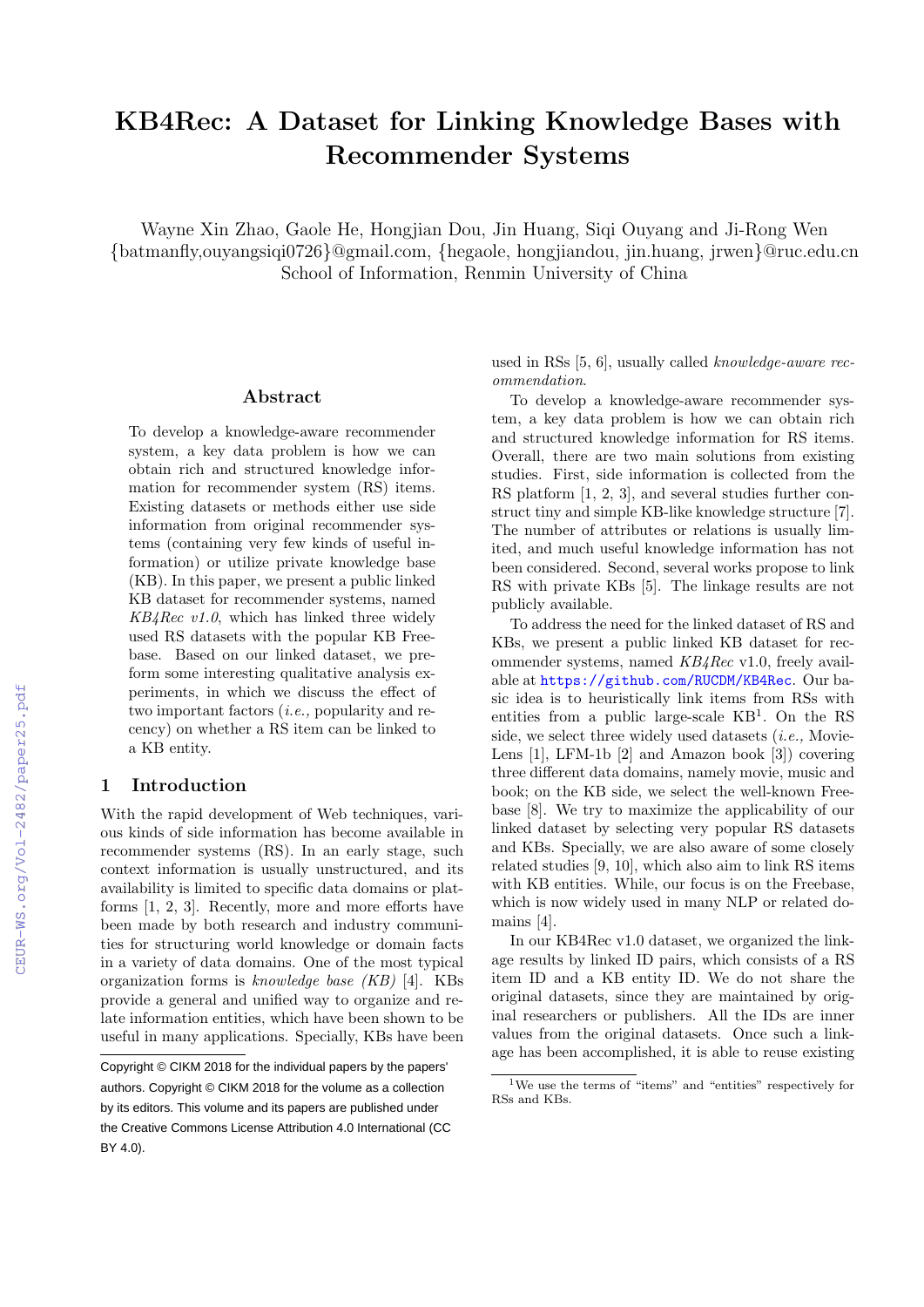large-scale KB data for RSs. For example, the movie of "Avatar" from MovieLens dataset [1] has a corresponding entity entry in Freebase, and we are able to obtain its attribute information by reading out all its associated relation triples in Freebase. Based on the linked dataset, we first preform some interesting qualitative analysis experiments, in which we discuss the effect of two important factors (i.e., popularity and recency) on whether a RS item can be linked to a KB entity. Finally, we present the comparison of several knowledge-aware recommendation algorithms on our linked dataset.

### 2 Existing Datasets and Methods

In this section, we briefly review the related datasets and methods.

Early knowledge-aware recommendation algorithms are also called context-aware recommendation algorithms, in which the side information from the original RS platform is considered as context data. For example, social network information of Epinions dataset is utilized in [11, 12], POI property information of Yelp dataset is utilized in [13], movie attribute information of MovieLens dataset is utilized in [7] and user profile information of microblogging dataset has been utilized in [14]. These datasets usually contain very few kinds of side information, and the relation between different kinds of side information is ignored.

To make such side information more structured, Heterogeneous Information Networks (HIN) have been proposed as a general technique for modeling information networks [15]. In HINs, we can effectively learn underlying relation patterns (called meta-path) and organize side information via meta-path-based representations. For example, HIN-based recommendation have been applied to solve PER [7] and MCRec [16]. HIN based algorithms usually rely on graph search algorithms, which is difficult to deal with large-scale relation pattern finding.

More recently, KBs have become a popular kind of data resources to store and organize world knowledge or domain facts. Many studies have been proposed [4] for the construction, inference and applications of KBs. Specially, several pioneering studies try to leverage existing KB information for improving the recommendation performance [17, 5, 18]. They apply a heuristic method for linking RS items with KB entities. In these studies, they use a private KB for linkage, which cannot be obtained publicly.

Specially, we are also aware of some closely related studies, including [9, 10], which also aim to link RS items with KB entities. While, our focus is on the Freebase, which is now widely used in many NLP or related domains [4].

### 3 Linked Dataset Construction

In our work, we need to prepare two kinds of datasets, namely RS and KB data. Next, we first give the detailed descriptions of the original datasets, and then discuss the linkage method.

RS Datasets. We consider three popular RS datasets for linkage, namely MovieLens, LFM-1b and Amazon book, which covers the three domains of movie, music and book respectively.

(1) MovieLens dataset [1] describes users' preferences on movies. A preference record takes the form  $\langle$ user, item, rating, timestamp $\rangle$ , indicating the rating score of a user for a movie at some time. There have been four MovieLens datasets released, known as  $100K$ , 1*M*, 10*M*, and 20*M*, reflecting the approximate number of ratings in each dataset. We select the largest MovieLens 20M for linkage.

(2) LFM-1b dataset [2] describes users' interaction records on music. It provides information including artists, albums, tracks, and users, as well as individual listening events. It records the listening count of a song by a user, but does not contain rating information.

(3) Amazon book dataset [3] describes users' preferences on book products with the data form of  $\ell$ user, item, rating, timestamp $\rangle$ . The dataset is very sparse, containing 22 million ratings from 8 million users across nearly 23 million items.

In the three RS datasets, we several kinds of side information such as item titles (all), IMDB ID (movie), writer (book) and artist (music). We utilize such side information for subsequent KB linkage.

KB Dataset. We adopt the large-scale pubic KB Freebase. Freebase [8] is a KG announced by Metaweb Technologies, Inc. in 2007 and was acquired by Google Inc. on July 16, 2010. Freebase stores facts by triples of the form (head, relation, tail). Since Freebase shut down its services on August 31, 2016, we use the version of March 2015, which is its latest public version. We select Freebase because it has been widely applied in the research communities [4].

Table 1: Statistics of the linkage results. The three domains correspond to the RS datasets of MovieLens 20M, LFM-1b and Amazon book, respectively.

| Datasets                      | $\#$ Items                       | $\#$ Linked-Items              | #Users                          | #Interestions                             |
|-------------------------------|----------------------------------|--------------------------------|---------------------------------|-------------------------------------------|
| Movie<br>Music<br><b>Book</b> | 27.279<br>6,479,700<br>2.330.066 | 25.982<br>1.254.923<br>109.671 | 138,493<br>120.317<br>3.468.412 | 20,000,263<br>1.021.931.544<br>22.507.155 |

RS to KB Linkage. With an offline Freebase search API, we retrieve KB entities with item titles as queries. If no KB entity with the same title was returned, we say the RS item is rejected in the linkage process. If at least one KB entity with the same title was returned, we further incorporate one kind of side information as a refined constraint for accurate linkage: IMDB ID,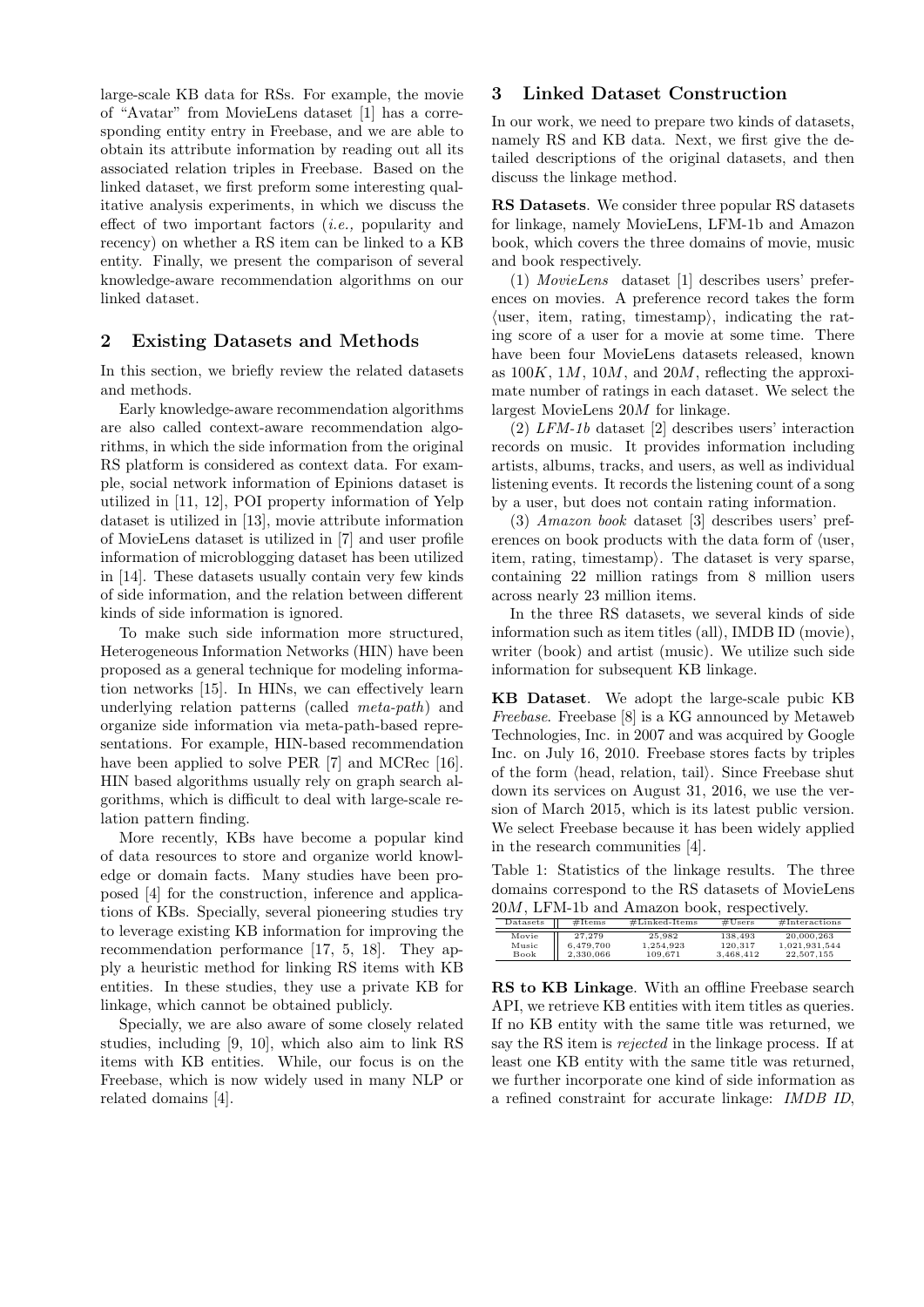artist name and writer name are used for the three domains of movie, music and book respectively. We find only a small number (about one thousand for each domain) of RS items can not be accurately linked or rejected via the above procedure, and simply discard them. During the linkage process, we deal with several problems that will affect the results of string match algorithms, e.g., lowercase, abbreviation, and the order of family/given names. Since the LFM-1b dataset is extremely large, we remove all the musics with fewer than ten listening events. Even after filtering, it still contains about 6.5 million musics.

Basic Statistics. We summarize the basic statistics of the three linked datasets in the second column of Table 1. It can be observed that for the MovieLens 20M dataset, we have a very high linkage ratio: about 95.2% items can be accurately linked to a KB entity. For LFM-1b dataset, the linkage ratio is 19.4%. But, the linkage ratio for the book domain is very low, about 4.7%. A possible explanation is that MovieLens 20M dataset contains fewer items than the other two datasets, which are ready refined by original releasers. Besides, we speculate that there may exist domain bias in the construction of Freebase. Although the linkage ratios for the latter two datasets are not high, the absolute numbers of linked items are large. Such a linked dataset is feasible for research-purpose studies.

Shared Datasets. We name the above linked linked KB dataset for recommender systems as KB4Rec v1.0, freely available at https://github.com/RUCDM/ KB4Rec. In our KB4Rec v1.0 dataset, we organized the linkage results by linked ID pairs, which consists of a RS item ID and a KB entity ID. All the IDs are inner values from the original datasets. We have 25,982, 1,254,923, and 109,671 linked ID pairs for MovieLens 20M, LFM-1b and Amazon book respectively.

# 4 Linkage Analysis

Previously, we have shown the linkage ratios for different datasets. We find that a considerable amount of RS items can not be linked to KB entities. It is interesting to study what factors will affect the linkage ratio. We consider two kinds of factors for analysis.

Effect of Popularity on Linkage. Intuitively, a popular RS item should be more likely to be included in a KB than an unpopular item, since it is reasonable to incorporate more "important" RS items judged by the RS users into KBs. The construction of KB itself usually involves manual efforts, which is difficult to avoid the bias of human attention. To measure the popularity of a RS item, we adopt a simple frequencybased method by counting the number of users who have interacted with the item. This measure charac-

terizes the attractiveness of an item from the users in a RS. First, we sort the items ascendingly according to its popularity value. Then, we further equally divide all the items into five ordered bins with the same number of items. Hence, an item with a larger bin number will be more popular than another with a smaller bin number. Then we compute the linkage ratio for each bin and the results are reported in Fig. 1(a) (the three subfigures on the left). It can be observed that a bin with a larger number has a higher linkage ratio than the ones with a smaller number. The results indicate that popularity is likely to have positive effect on linkage.

Effect of Recency on Linkage. The second factor we consider is the recency, *i.e.*, the time when a RS item was created. Our assumption is that if a RS item was created or released on an earlier time, it would be more probable to be included in KBs. Since human attention aggregation is a gradually growing process, a RS item usually requires a considerable amount of time to become popular. To check this assumption, we need to obtain the release date of RS items. However, only the MovieLens 20M dataset contains such an attribute information, we only report the analysis result on this dataset. We first sort the items according to their release dates ascendingly, and then equally divide all the items into ten ordered bins following the procedure of the above popularity analysis. Finally, we compute the linkage ratios for each bin. The results are reported in Fig. 1(b). We can see that the linkage ratios gradually decrease with time going. The results indicate that recency is likely to have negative effect on linkage, i.e., an older RS item seems to be more probable to be included in a KB than a more recent one. Especially, the last bin has a dramatic drop. A possible reason is that our dump of Freebase was released on March 2015, and many new items have not been included in Freebase.

# 5 Experiment

In this section, we present the comparison of some existing recommendation algorithms using our linked datasets.

Experimental Setup. Since our linked datasets are very large, we first generate a small test set for evaluation. We take the subset from the last year for LFM-1b dataset and the subset from year 2005 to 2015 for MovieLens 20M dataset. We also perform 3-core filtering for Amazon book dataset and 10-core filtering for other datasets. We consider the last-item recommendation task for evaluation. Since enumerating all the items as candidate is time-consuming, we pair each ground-truth with 100 negative items to form a ran-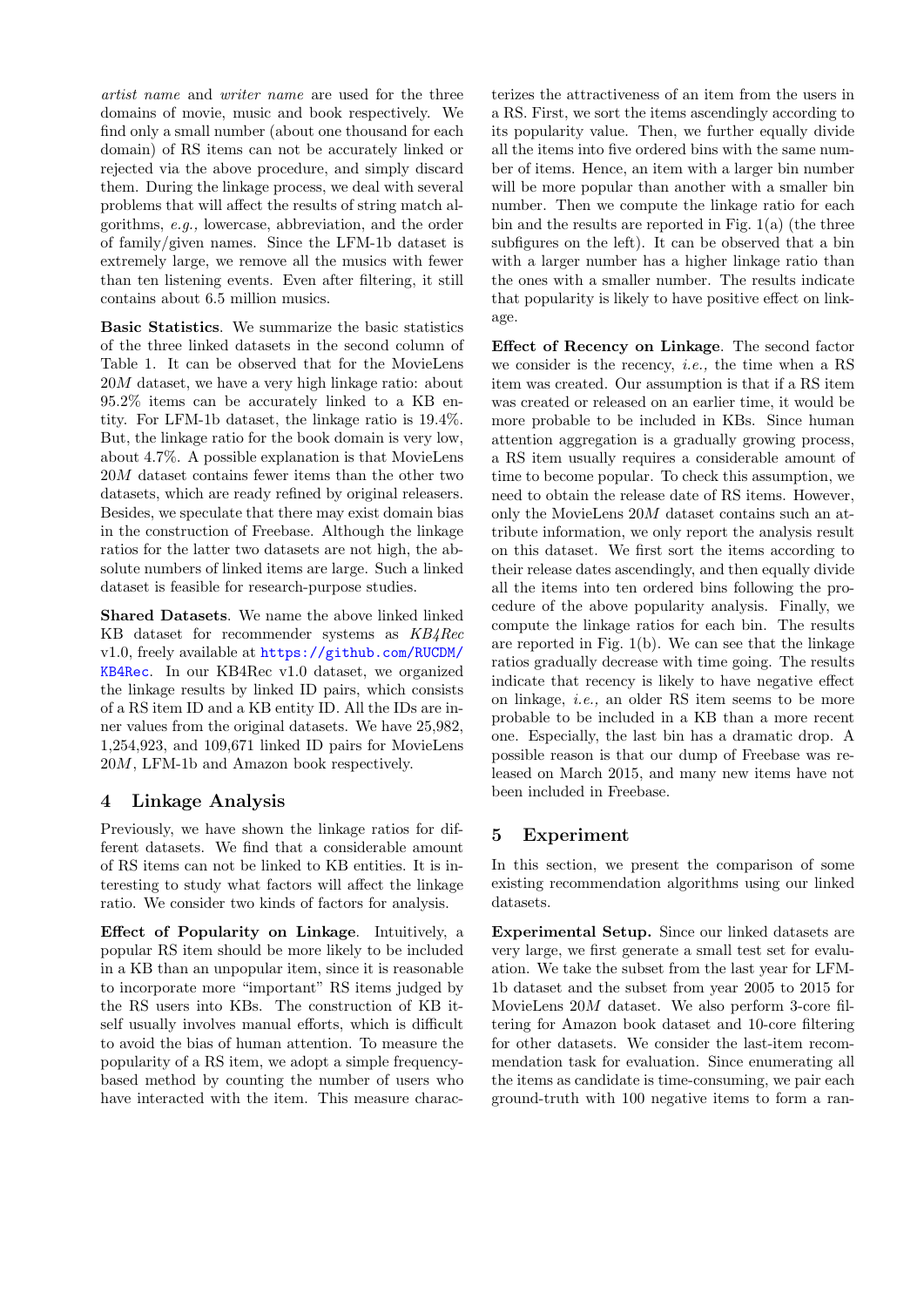

Figure 1: Examining the effect of two factors on the linkage results. We use  $A, B, \cdots$  to indicate the bin number in an ordered way. The first three subfigures correspond to the popularity analysis, and the last one corresponds to the recency analysis.

Table 2: Performance comparison of different methods on the task of last-item recommendation. We report the detailed statistics of the evaluation set in the first column.

| Datasets        |           | Methods           | <b>MRR</b> | Hit@10 | NDCG@10 |
|-----------------|-----------|-------------------|------------|--------|---------|
| MovieLens $20M$ |           | BPR.              | 0.128      | 0.276  | 0.144   |
| $\#users$ :     | 61,583    | <b>SVDFeature</b> | 0.204      | 0.448  | 0.243   |
| #items:         | 19,533    | mCKE              | 0.178      | 0.382  | 0.209   |
| #interactions:  | 5,868,015 | KSR               | 0.294      | 0.571  | 0.344   |
| $LFM-1b$        |           | BPR.              | 0.227      | 0.458  | 0.265   |
| #users:         | 7,694     | <b>SVDFeature</b> | 0.337      | 0.544  | 0.373   |
| #items:         | 30,658    | mCKE              | 0.371      | 0.541  | 0.399   |
| #interactions   | 203,975   | KSR.              | 0.427      | 0.607  | 0.460   |
| Amazon book     |           | BPR.              | 0.222      | 0.505  | 0.272   |
| $\#users$ :     | 65,125    | <b>SVDFeature</b> | 0.264      | 0.544  | 0.315   |
| #items:         | 69,975    | mCKE              | 0.248      | 0.494  | 0.291   |
| #interactions:  | 828,560   | <b>KSR</b>        | 0.353      | 0.653  | 0.413   |

domly candidate list. We adopt MRR, HR and NDCG as the evaluation metrics. To use the rich KB information, we embed KB data into low-dimensional vectors using extended KB subgraphs as in [6]. We consider four methods for comparisons, including BPR [19], SVDFeature [20], mCKE [5] and KSR [6]. BPR does not use KB information, SVDFeature and mCKE utilize KB information using shallow models, while KSR utilizes KB information using sequential neural networks and memory networks.

Results and Analysis. Table 2 presents the results of different methods for the last-item recommendation. First, among all the methods, BPR performs worst on three datasets, since it does not use KB information. Second, SVDFeature is better than BPR. It is implemented with a pairwise ranking loss function, and can be roughly understood as an enhanced BPR model with the incorporation of the learned KB embeddings. Finally, we analyze the performance of the knowledgeaware recommendation methods, namely mCKE and KSR. Overall, mCKE does not work well as expected, which only beats SVDFeature on the LFM-1b dataset. A possible reason is that our implementation of mCKE fixes the learned KB embeddings, while the original CKE model adaptively updates KB embeddings. As a comparison, the recently proposed KSR method works best consistently on the three datasets, which integrates Recurrent Neural Networks with knowledgeenhanced Memory Networks for recommendation. The readers can refer to [6] for more detailed results and analysis.

# 6 Conclusion

This paper introduced a public dataset for linking RS with KB, namely KB4Rec v1.0. Our dataset covered three domains consists of a large number of linked ID pairs. As future work, we will consider linking more RS datasets with Freebase. We will also consider adopting other KB data for linkage, e.g., YAGO and DBpedia.

## References

- [1] F. Maxwell Harper and Joseph A. Konstan. The movielens datasets.  $TiiS$ ,  $5(4):1-19$ , 2016.
- [2] Markus Schedl. The lfm-1b dataset for music retrieval and recommendation. In ICMR, 2016.
- [3] Ruining He and Julian Mcauley. Ups and downs: Modeling the visual evolution of fashion trends with one-class collaborative filtering. In WWW, 2016.
- [4] Quan Wang, Zhendong Mao, Bin Wang, and Li Guo. Knowledge graph embedding: A survey of approaches and applications. IEEE TKDE, 2017.